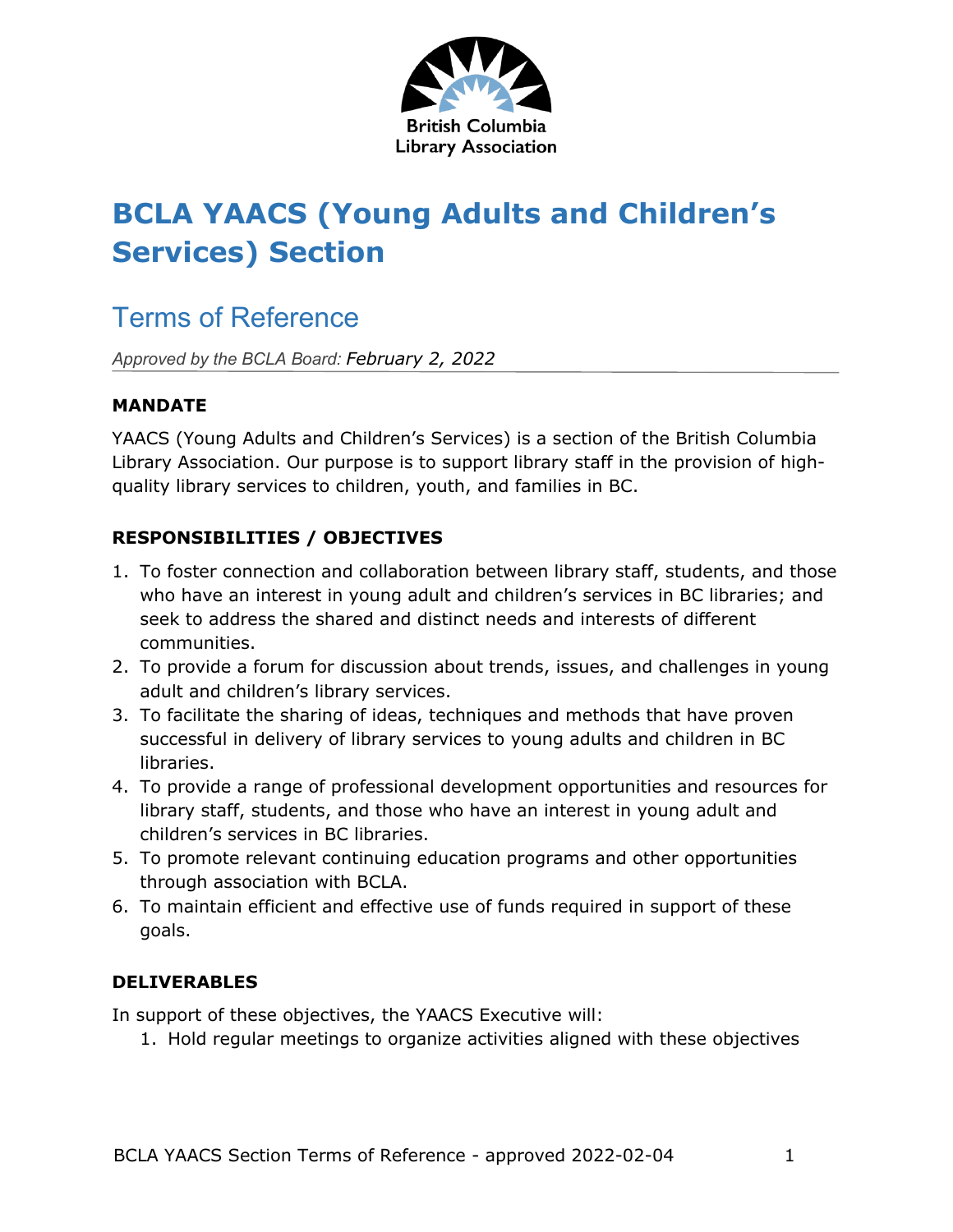

- 2. Deliver and promote events aligned with these objectives which may include a Youth Services Institute (YSI), and publishing any associated resources on the Library Toolshed
- 3. Organize regional continuing education opportunities throughout the year
- 4. Promote relevant continuing education programs through association with BCLA
- 5. Publish the YAACING newsletter
- 6. Engage in regular communication with the wider membership through the listserv, the bclaconnect.ca website, and meet-ups
- 7. Maintain ongoing awareness of the wider membership's needs and interests

### **COMPOSITION**

The YAACS Executive is composed of the following:

- Chair
- Vice Chair
- Past Chair
- Secretary
- 2 YAACING Editors
- 1-6 Continuing Education Coordinators
- YAACS Award Coordinator
- BCTLA/BCTF Representative
- Red Cedar Liaison
- iSchool Liaisons (1-2 student liaisons, 1 faculty liaison)
- Website and Social Media Administrator

Membership in YAACS is open to any member in good standing of the British Columbia Library Association who has identified their desire to become a member of YAACS by joining the Section using the MyBCLA dashboard.

The YAACS Executive operates in terms of one year, beginning and concluding with the Annual Section Meeting in each year. Officers may hold office for unlimited consecutive terms.

# **RESOURCES AND BUDGET**

YAACS has no set budget with the exception of funds that have resulted from the surplus from previous event fees. The Executive may charge fees at its discretion to fund events aligned with its objectives (e.g. honorariums, room rentals, catering), with funds being managed by the Chair and held by BCLA.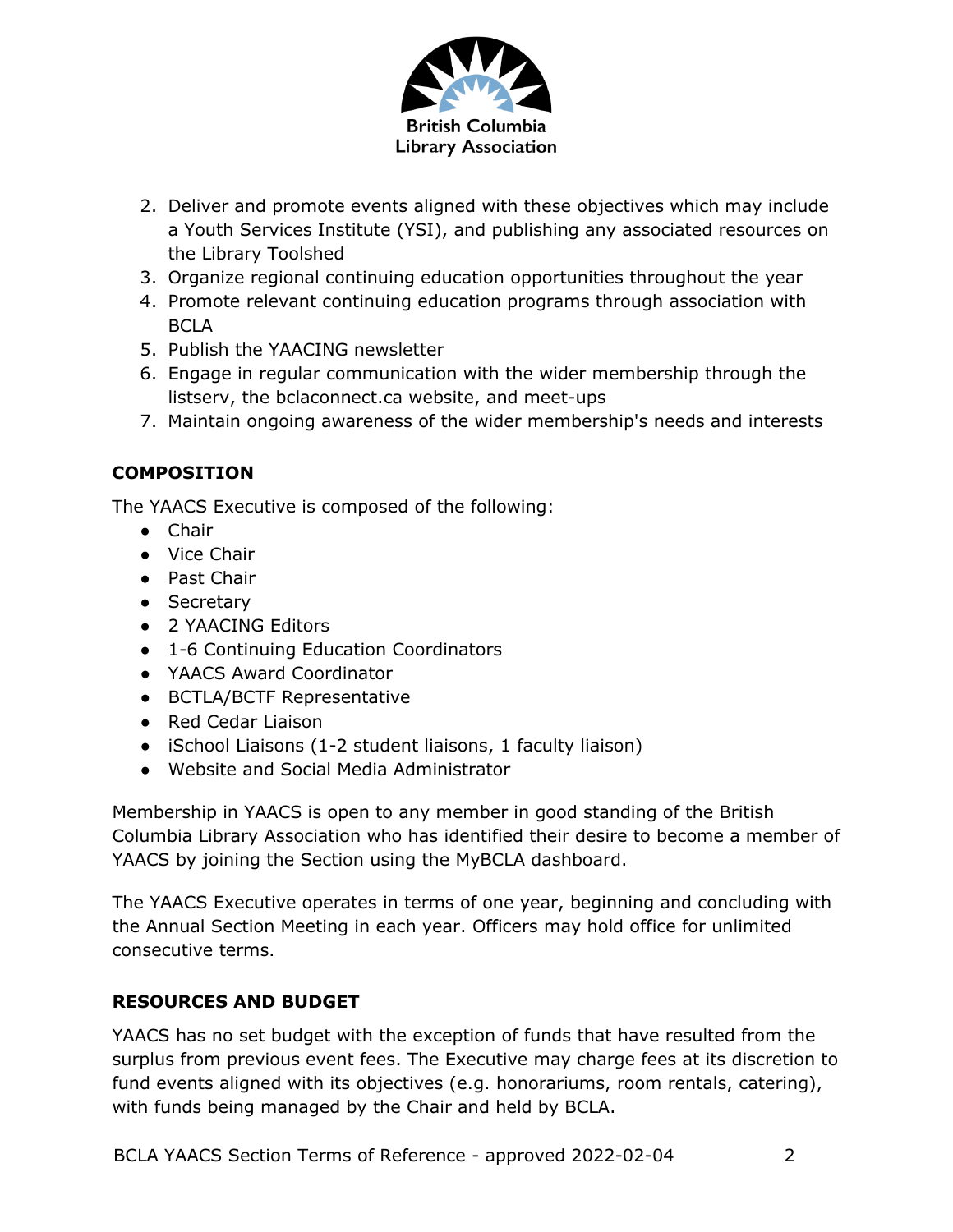

#### **TYPE OF COMMITTEE**

BCLA Section

# **TIMELINES AND TOOLS**

- An Annual Section Meeting shall be held, usually in conjunction with the Spring Conference of the Association and directly following the Youth Services Institute. A quorum shall consist of 10% of the active YAACS members present, but never less than three (3) members. Notice of the time and place of the Annual Section Meeting shall be given by the Section officers to all YAACS members at least one (1) month prior to the meeting. Only active YAACS members in good standing shall be entitled to vote at an Annual Section Meeting.
- YAACS meetings shall be held at least quarterly. Only YAACS members may cast a vote at these meetings. A quorum shall consist of at least five members of the Executive Membership.
- Agendas are prepared by the Chair and are sent out at least one week previous to the meeting date.
- Minutes are taken by the secretary, reviewed by Chair, distributed on the listserv and posted on the website, and then approved at the following section meeting. Any necessary edits are then made before a final copy is added to the website.
- The YAACS Executive operates in terms of one year, beginning and concluding with the Annual Section Meeting in each year.
- Meetings are announced through the listserv, YAACS website, and social media platforms.

# **TERMS OF APPOINTMENT & ELECTIONS**

- The Vice-Chair shall be elected and shall serve a three (3) year term: the first year after election as Vice-Chair, the second year as Chair, and the third year as Past Chair.
	- 1. A call for nominations will be put out on the listserv, YAACS website, and social media platforms one month before the election and remain open for one week.
	- 2. Elections shall be conducted via secret ballot.
	- 3. In elections where the number of eligible nominees at the close of the nomination period is one, then the eligible nominee is deemed to be elected by acclamation and no vote will be required.